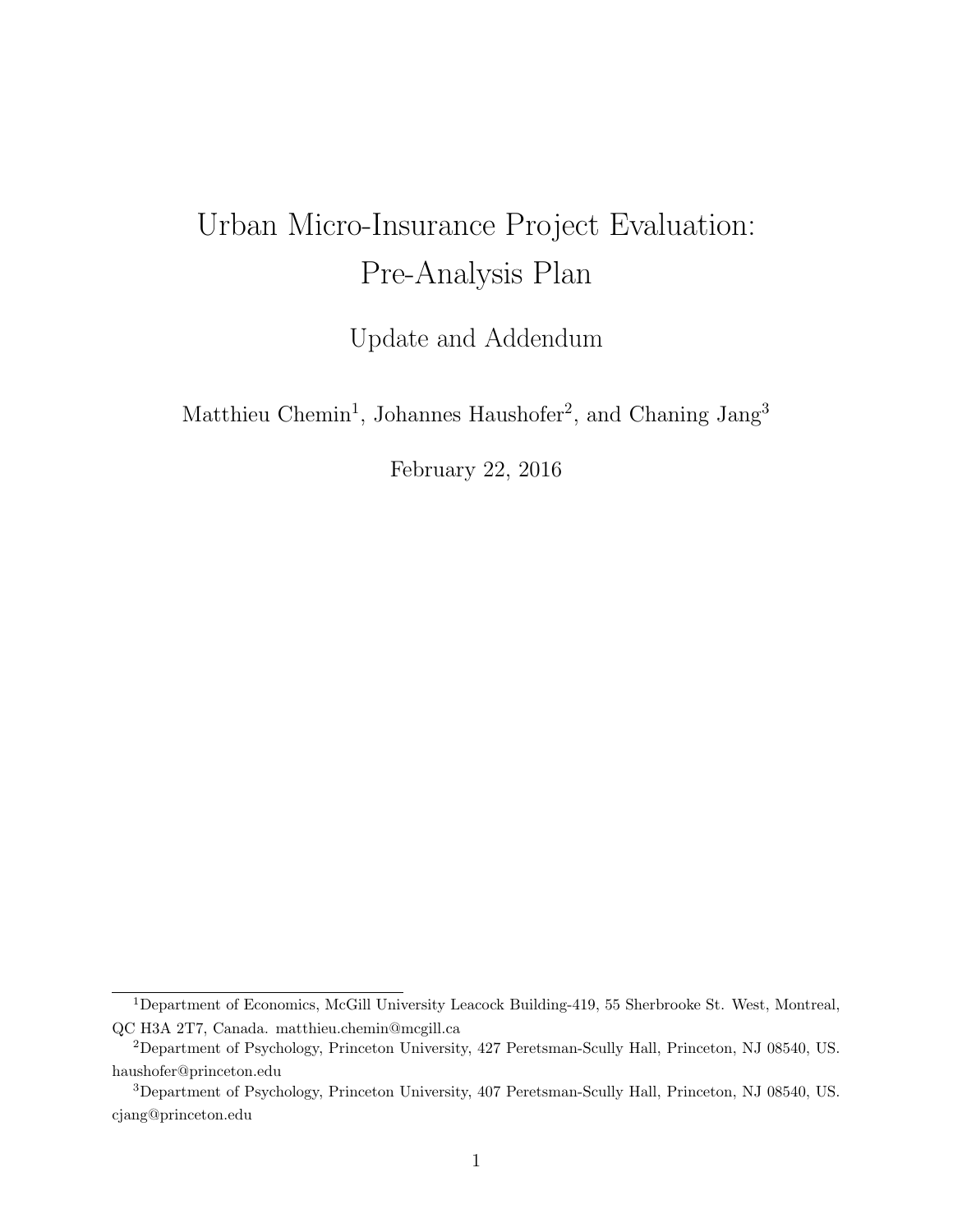## A Current status of analysis

We registered a *[pre-analysis plan](https://www.socialscienceregistry.org/trials/647)* with the AEA Social Science Registry on 2 March 2015 that outlined the design, outcomes of interest, and econometric approach for studying the effect of micro health insurance provision and unconditional cash transfers with the Urban Micro-Insurance Project. Since then, we have conducted the analysis specified in Section 5 of that pre-analysis plan using the outcomes listed in Section 6. In Section 5.6 we describe several procedures for correcting potential selection bias in our sample. We adjusted for this by modeling the sample selection process [\(Heckman 1979\)](#page-2-0) and by bounding our parameter of interest for the entire sample and for the sub-sample with a valid national ID at baseline [\(Horowitz and Manski 1998;](#page-2-1) [Horowitz and Manski 2000;](#page-2-2) [Lee 2009\)](#page-2-3). In addition to the specified analysis, we estimated treatment effects using propensity score matching as an additional robustness check. We report these results in the final paper and in the online appendix.

## B Additional analysis with Lee bounds

In this section, we outline an additional implementation of the [Lee \(2009\)](#page-2-3) bounds that uses baseline covariates to tighten the interval estimates. [Lee](#page-2-3) recommends constructing bounds conditional on levels of available baseline covariates instead of trimming from the overall distribution. Group specific bounds are then averaged to obtain narrower overall bounds.

We used respondents' weekly income as the baseline covariate since we expect that income correlates with insurance take-up and thus selection into endline. We will discretize income and construct narrow [Lee \(2009\)](#page-2-3) bounds conditional on the 3rd tertile, 2nd tertile, and the 1st tertile further partitioned into 3 subdivisions (for a total of 5 groups). We will report the tightened interval estimates for the effect of insurance and cash transfers alongside the overall bounds.